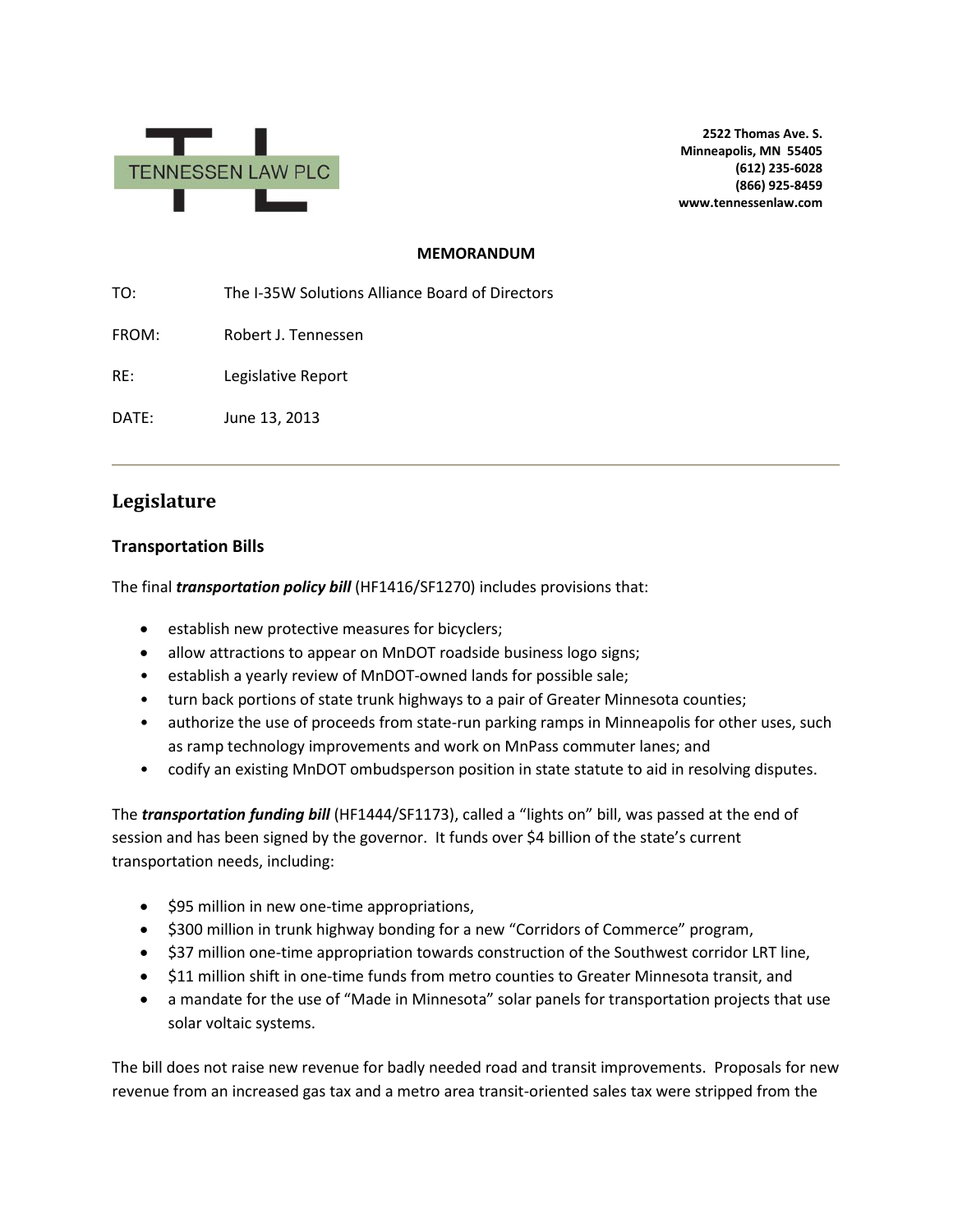House legislation in committee after the governor balked at a gas tax hike. The Senate language included a 5-cent gas tax increase, but it was removed in conference committee after the governor again expressed his unwillingness to sign such a measure.

### **Tax Bills**

The tax bill (HF677) was subjected to complete revision in conference committee. Basically all of the provisions spelled out in our May report were removed. The remaining items with regard to transportation include:

- City of Minneapolis is authorized to establish a streetcar district after public hearings on its proposed creation, and to levy a tax in the value capture district.
- The bill also provides for funding the repair, restoration or replacement of the Old Cedar Avenue bridge for use by bicycle commuters and recreational users.

# **Bonding Bill**

The proposed \$800 million bonding bill failed in the House, after which lawmakers hurriedly patched together a smaller capital investment bill of \$176.8 million, including:

- \$109 million for continuing restoration of the State Capitol
- \$22 million for construction of a parking ramp at the Capitol complex,
- \$20 million for flood mitigation projects across the state,
- \$18.9 million state match for an expansion of the Minneapolis Veterans Home, and
- \$8 million for the Public Facilities Authority to leverage \$40 million in federal money for clean water and drinking water revolving funds.

# **Metropolitan Council Redistricting**

A redistricting plan that redraws the Metropolitan Council's 16 districts took effect May  $17^{\text{th}}$ (HF1684/SF1564). The legislature must redraw the council's district boundaries every 10 years, after each federal census to ensure that each district represents roughly the same number of people. Legislators agreed upon the map endorsed by the administrators at the Met Council, [MC2013-1A.](http://www.gis.leg.mn/html/mcplans2013.html)

# **2014-15 Budget**

Based on the recently passed \$38.3 billion 2-year budget, general fund receipts for the 2014-15 biennium are expected to be \$38.4 billion, over \$3 billion greater than the \$35.2 billion projected for the current biennium. This represents an assumed 9.3 percent increase in tax receipts. There is some concern over such an optimistic assumption.

The budget includes tax increases of \$2.1 billion. The legislation creates a new income tax rate of 9.85% on couples earning over \$250,000 per year and single people earning over \$150,000 per year. This is a 2 percentage point increase from the current top rate and affects approximately 54,400 taxpayers who